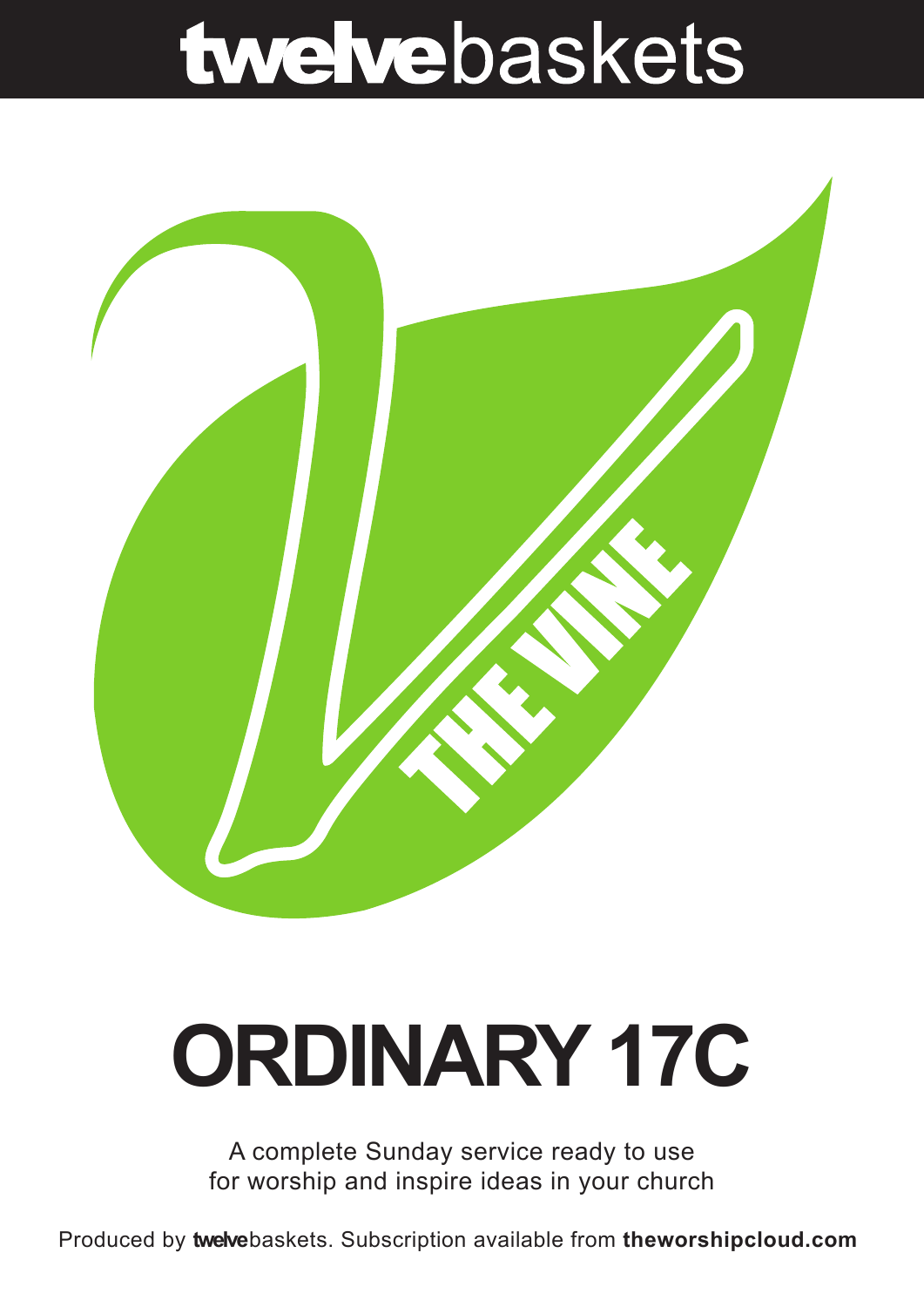**Ordinary 17 - Year C**  24th July 2022

### **Order of Service**

Call to worship **Hymn: 425 STF – God of forgiveness, your people you freed OR 318 STF – Christ, our King before creation** Opening Prayers The Lord's Prayer All Age Talk **Hymn: 64 STF – Praise is rising, eyes are turning to you OR 608 STF – All praise to our redeeming Lord** Readings: Hosea 1:2-10; Colossians 2:6-15; Luke 11:1-13 **Hymn: 528 STF – Pray, without ceasing, pray OR 254 STF – Seek ye first the kingdom of God**  Reflections on the readings **Hymn: 429 STF – Lord, we turn to you for mercy OR 591 STF – Let all mortal flesh keep silence Intercessions** Offering / collection Blessing the offering **Hymn: 503 STF – Love divine all loves excelling OR 313 STF – Thine be the glory** Blessing

The Vine Services are compiled and produced by twelvebaskets.

**Many more resources and inspiration for this week's lectionary, leading worship and other church use are available on www.theworshipcloud.com.**

Copyright for content is retained by the original author / contributor.



### **www.theworshipcloud.com**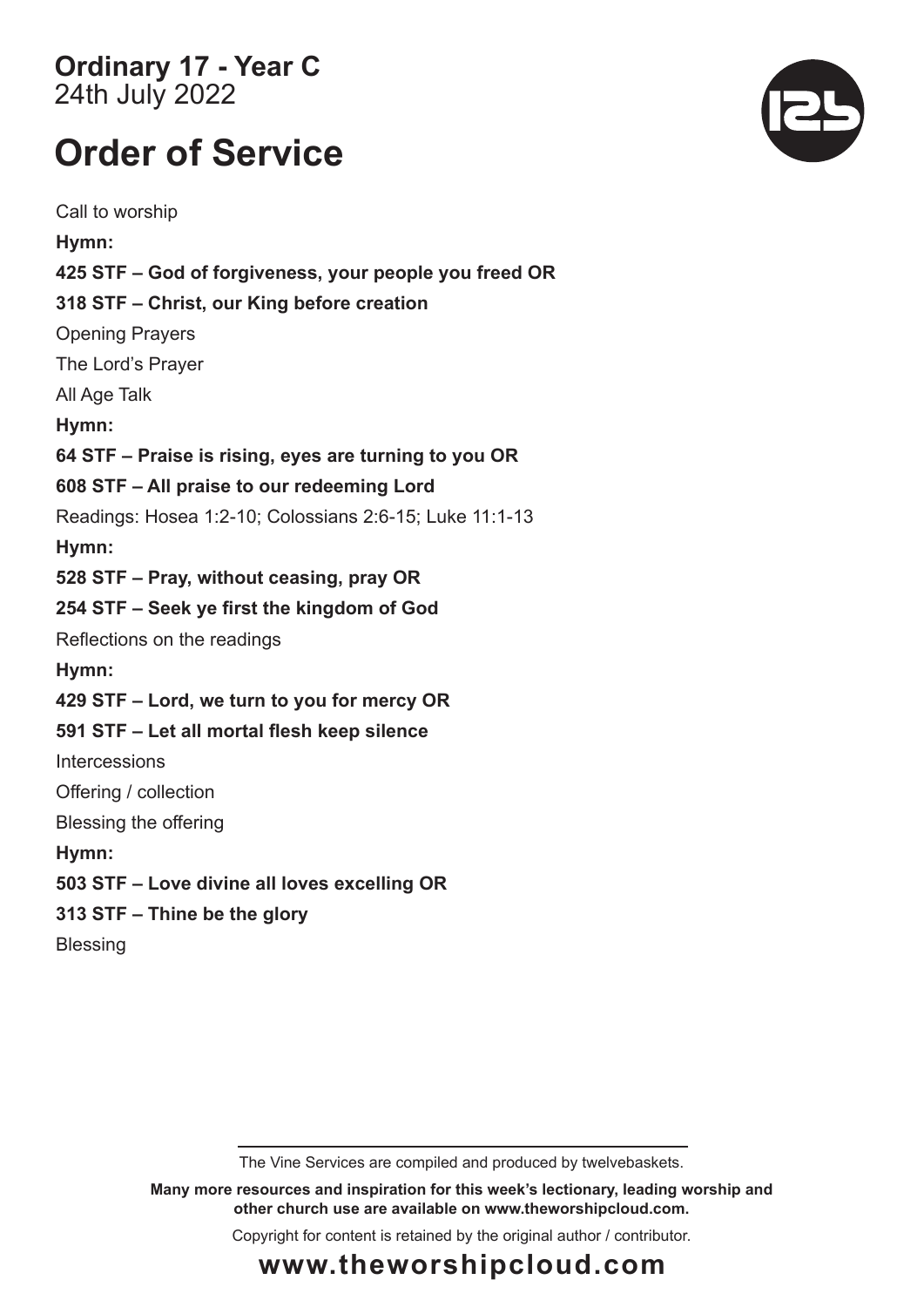#### **Call to worship**

Come let us sing to our Creator, Come let us pray to our God. Come let us worship Jesus the Christ. Come let us be transformed by the Spirit. Come with me, come wander

<span id="page-2-0"></span>Amen 1

#### Hymn:

425 STF - God of forgiveness, your people you freed OR 318 STF - Christ, our King before creation

#### **Opening Prayers**

Let us just be quiet for a moment.

#### [Pause]

Think of a place that you love to be in, a place that brings you peace – perhaps it reminds you of God or reveals something of God's nature to us. It might be by the sea, in your garden, at home, a favourite holiday spot, a mountain or a skyscraper. Perhaps for many of us it will be connected to a beautiful landscape or a special view.

Let us just pause for a moment, imagining yourself into that place. What can you see? How do vou feel?

Firstly, let us pause and give thanks.

Lord of our special places, we give thanks for these special places and all that they mean to us. We give thanks for the memories this place connects us with, and the special people associated with this place, perhaps faces, names and stories we remember when we come here.

Living God, we give you thanks for your creation and all the joy and wonder it brings us. We pause to give you thanks.

#### [Quiet]

Secondly, still imagining ourselves in this special place, we pause to say sorry, sorry to you Lord God.

As we look out on our special places, we feel a sense of connection to all the other special places people are imagining in this room and all the other precious parts of your creation. no matter how popular or appreciated. We say sorry.

We say sorry for the damage we have done to these places, and the ways we have been part of systems that have damaged your world, or the people who live there. We are sorry for the pollution, destruction and pain that we inflict on each other, and on your world.

 $1$  Call to Worship written by Tim Baker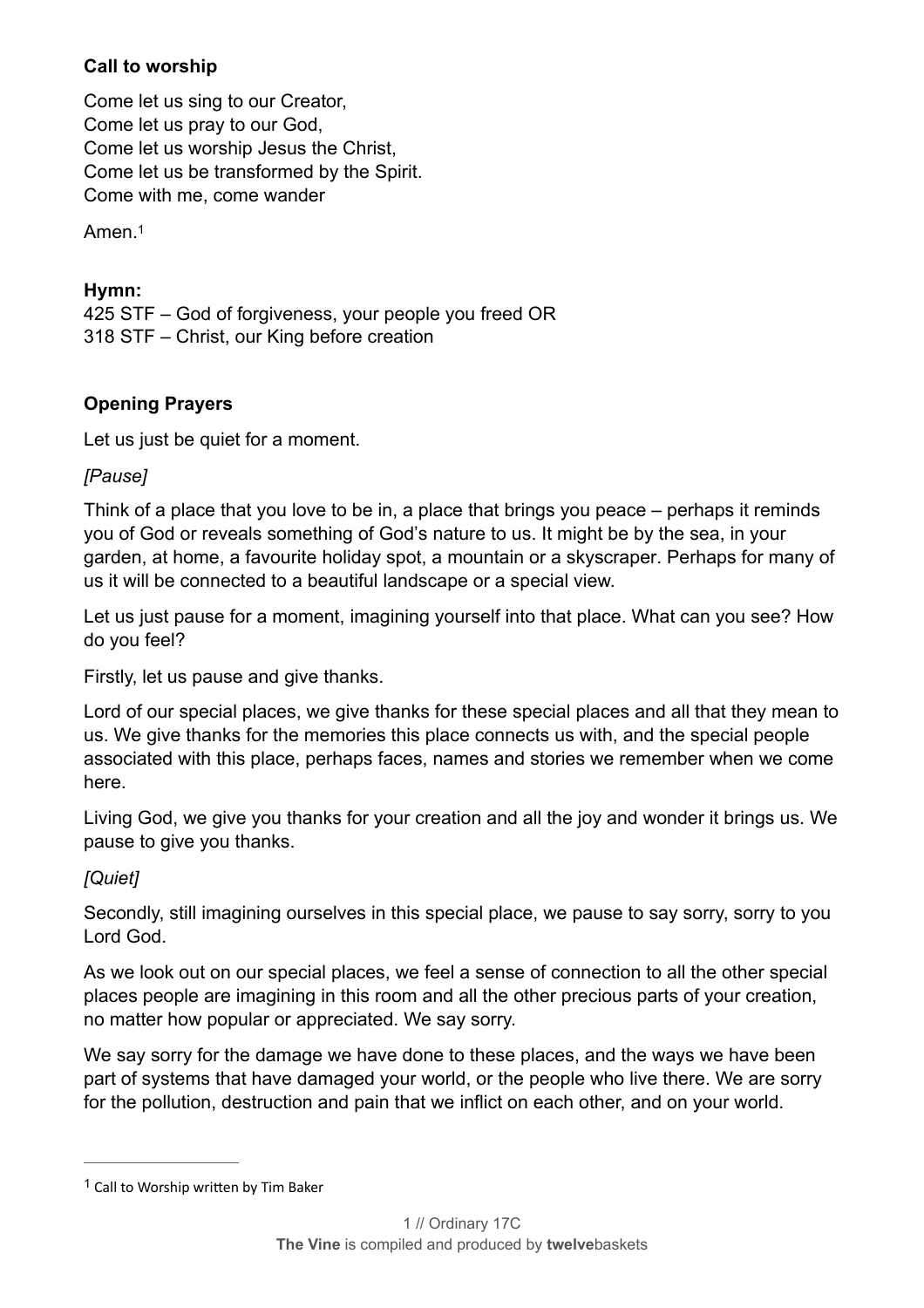For the sake of these special places, the people of your world, and all that we love we ask that you would move, inspire and transform us. Accept us as we are, and use us for your work to create a better, safer, fairer world.

In Jesus' name,

<span id="page-3-0"></span>Amen.<sup>2</sup>

#### We say together the Lord's Prayer

#### **All Age Talk**

Imagine you are on holiday in a place you have never been before. You've never been there, but a friend of yours has and tells you that there is a really, really nice ice-cream shop somewhere in the village, but it's rather hidden, and it's not always open, your friend hopes you'll be able to find it, as it sells the best salted caramel ice cream in the world (other flavours available!)

You arrive in the village, it's a hot day, and you can't stop thinking about ice cream. From the car on your way to the campsite you peered out of the window at what you could see. but couldn't see an ice cream shop – but then, your friend said it was hidden. As soon as the tent is up you suggest a family walk back into the village, and you make sure someone in the family has some money... up and down the high street you walk, but no sign of an ice cream shop anywhere. The rest of the family are getting a bit fed up with your determination to look up every little gap and footpath so in the end you pluck up courage to go into the Post Office and ask where the ice cream shop is. Everyone thinks you're a bit mad, as the Post Office sells ice cream too, but you know that's not the ice cream you're looking for... and the Post Office staff know that too, for straightaway the woman behind the counter leans over and, with eyes alight, says, 'Ah, you know our village secret then? We make the best chocolate chip ice cream in the world, but you won't find it easily...'. She mutters some directions and draws a scribbly little map on the back of an old envelope. 'Good luck with your searching!'

Complaining quite loudly now, the family follow you back down the high street, between two shops selling clothes, through something which looks like an abandoned back garden and into a tiny courtyard. No-one is around, and there are no signs anywhere to be seen – this can't be the right place. The only thing in the courtyard is an old-fashioned barn door in the corner, painted pale green - hardly a colour to attract attention.

The family think it's time to give up and go back to the Post Office for an ordinary ice cream. but you can't give up yet... there is only one more thing you can think of to do, so you do it, you march up to the door and bang very loudly on the door with your fist. Silence follows and your feel yourself going red – why on earth did you do that?? But just as you are about to turn away, the top half of the door opens and a cheery man looks out, wearing a rainbowstriped umbrella. 'Good afternoon', he says, looking straight at you, 'You wouldn't be looking for an ice cream, would you? We make the best raspberry ripple in the world'!

Opening prayers written by Tim Baker *[2](#page-3-0)*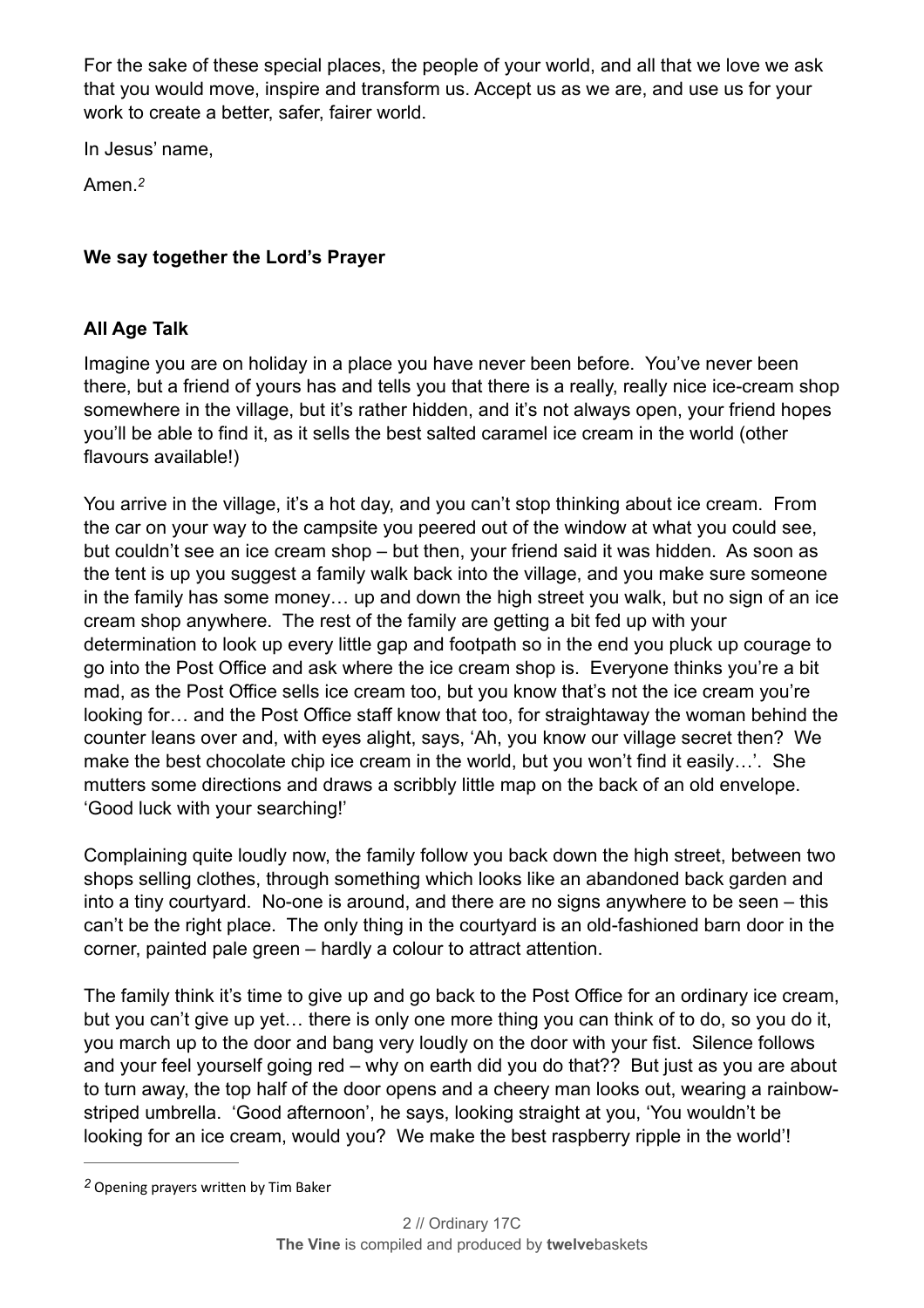Sometimes, it takes effort to track down really good things… and Jesus suggests that God has lots of good things on offer which might just be worth a bit of investigation. Don't settle for an ordinary life, but ASK those you see who have something special about them, where they found it; listen to what they say and SEARCH for more in life. Although sometimes that might feel like a waste of time, don't be afraid to KNOCK on doors of opportunity until you find the best life in the world.[3](#page-4-0)

#### <span id="page-4-1"></span>**Hymn:**

64 STF – Praise is rising, eyes are turning to you OR 608 STF – All praise to our redeeming Lord

**Readings**: Hosea 1:2-10; Colossians 2:6-15; Luke 11:1-13

#### **Hymn:**

528 STF – Pray, without ceasing, pray OR 254 STF – Seek ye first the kingdom of God

#### **Reflections on the reading**

'Short cuts make long delays' says Pippin to the other hobbits as they are trying to find their way out of the Shire to go on the epic adventure which will become 'The Lord of the Rings' by J. R. R. Tolkien.

'Short cuts make long delays' - it's often true – unless you know your way very well indeed around the back streets of a village, or around the footpaths of a mountain range, or around the intricacies of computer programming, you are probably better sticking to the full directions and the main paths. It may look quicker to descend to the river and cross at this point – but if there are no stepping-stones here, the time taken in removing your socks and shoes, crossing safely on the slippery and shingly riverbed and then getting dry, warm and clothed again afterwards may far outweigh the time it would have taken to walk half a mile to the footbridge! I know, I've done it!

So when the disciples ask Jesus to teach them to pray, Jesus does two things. Initially he gives them a short model prayer, what we now know as the Lord's Prayer, which has been used by Christians ever since. Then he immediately follows this by telling them stories which suggest that this might be a long and challenging path, not a quick hop. There are no short cuts to a life of prayer. But that is not to suggest that prayer is necessarily difficult or alien, indeed, the stories Jesus tells are all of common occurrences, everyday happenings which we all know about. Firstly, Jesus suggests, it's a bit like discovering after all the shops have closed that you don't have any bread in the house, but you really need to make someone a sandwich. What can you do? Maybe we need to take a mental step backwards to appreciate this story – backwards into a time when shops didn't stay open all night, and when we didn't have internet shopping. Or maybe you can imagine yourself in the sort of village which sells very special ice cream but doesn't have a supermarket and where the phone signal is non-existent. Where can you go? Perhaps that man over the road, or the woman next door will be willing to help out – they seemed friendly enough; but it is late, and they're not exactly enthusiastic about the idea – you have to be determined or this is not going to happen. In the end, the result is worth the effort, however. Is that what

<span id="page-4-0"></span> $3$  All Age Talk written by Jill Baker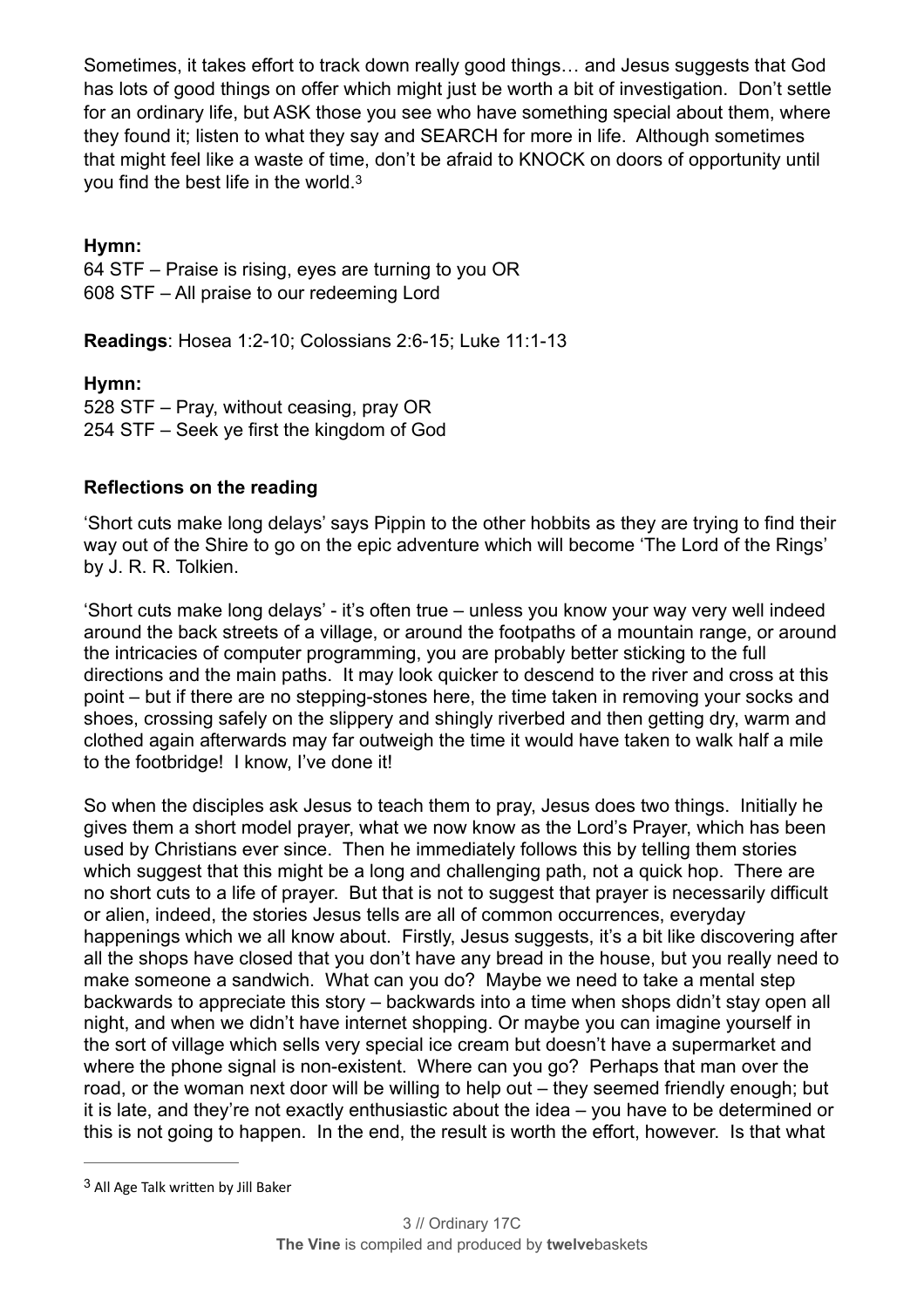this story is telling us? To be persistent? Probably, but we'll come back to it again in a few minutes, from a different direction.

The second story also seems to be about being proactive, being persistent. Many of us are not very good at asking for help, because we prefer to go through life pretending we know everything we need to know… (I know, I've done it!) What do we miss along the way by not asking, not searching, not knocking? More than the best ice cream in the world, if we are to listen to Jesus' words here.

Take a few more steps backwards and think about the scenario Luke describes. The chapter begins by telling us that 'Jesus was praying in a certain place…'. Jesus is quite often found praying in Luke, so we imagine that the disciples were familiar with seeing him at prayer – and perhaps had noticed too how Jesus drew strength and peace from this, perhaps he was energised by his times of prayer, or given a renewed sense of purpose. Whatever it was that the disciples saw in Jesus and his prayer life, they wanted it too. 'Lord, teach us to pray'. He responds with a simple outline prayer with about five ideas. Let's take a quick look at the prayer:

It's a prayer which begins by recognising the mystery and holiness of **God**, revealed as Father, then expresses a longing for the **Kingdom, t**he rule of God to come. It's a prayer which refers to that daily gift of manna in the wilderness, in a request for **daily bread,** then moves straight into a challenging 2-sided approach to **forgiveness** – forgive us as we forgive others and it finishes with a supplication not to be led into situations which might overpower us, an appeal to God's **grace**… God – Kingdom – Provision – Forgiveness – Grace.

That's what's included – but almost as interesting is what is missing; when we think about the breadth of Christian theology and spirituality, so much is not mentioned in the Lord's Prayer! There is no reference to any of the points we might make if we were trying to tell someone what is important about becoming or being a Christian. There is no mention of salvation or even of faith, belief or trust in God. Nothing is said about sacrifice or good works and whilst Jesus begins by addressing the First Person of the Trinity, he makes no mention of the Third, the Holy Spirit. Instead we have these five emphases - God – Kingdom – Provision – Forgiveness – Grace. Such a structure might challenge us about what we regard as important. We might even begin to wonder what our church meetings would look like if these were the five elements of the agenda; God – Kingdom – Provision – Forgiveness – Grace. Exciting?

To close, let's look again at that story of the friend at midnight. We usually understand it to be an exhortation to persist in our prayers, to keep on asking… certainly that meaning is there and is a valuable reminder not to give up. But what if we were to put ourselves in the shoes not of the petitioner, but of the neighbour; the neighbour who is already in bed, who has gone through their nightly rhythm of locking up & putting their family to bed and who is very unwilling to get up and respond. To them, this is a story of the unexpected, of intrusion, of interruption, of surprise. Does that approach also have something to teach us about prayer and the life of discipleship?

The story is literally a 'wake-up call'. Do we need to wake up to the possibility of God coming to us in interruptions to our normal routines and in the disruption of our usual ways of working? In the past two years of pandemic and lockdown, we have seen people respond in extraordinary ways to unprecedented times and circumstances, in our homes, in society and in the church. In a myriad of ways people have shown kindness, compassion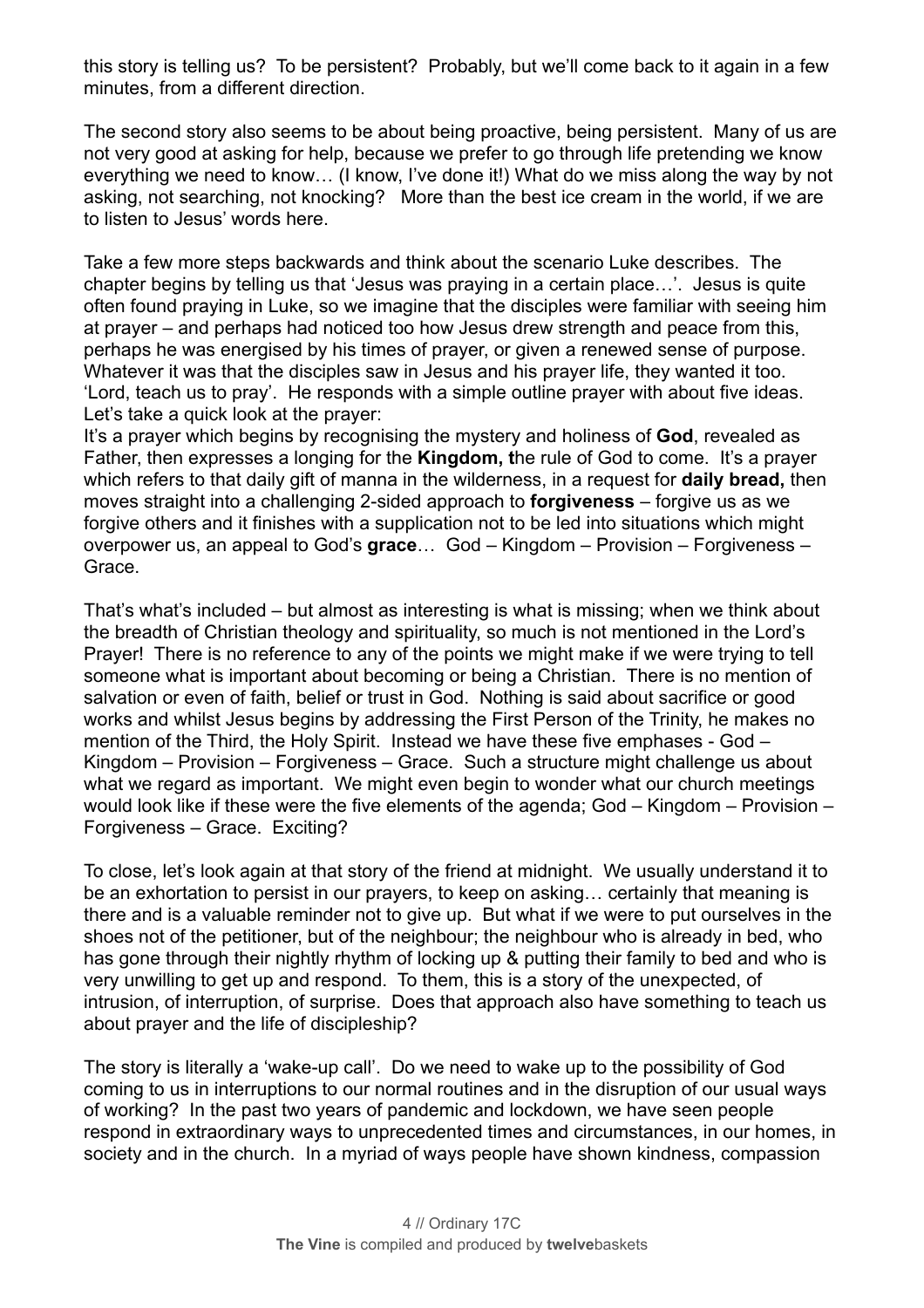and creativity and have worked to provide a better environment, a kinder society, a fairer world.

Then again, in recent months, the war in Ukraine has been like a knock in the night for many – for those directly involved, of course, who have had to flee their homes and cope with unimaginable disruption and distress. But there has also been a wake-up call to churches and individuals across Europe, who have responded to that call by offering hospitality, raising funds for medical care and psychological support, helping people to complete complex forms, campaigning about unjust immigration law and unnecessary bureaucracy… it has been remarkable to see that wave of humanity respond to an unwanted knock in the night.

Perhaps sometimes the big things are easier to respond to than the little things… the minor bumps and blaring horns of everyday life to which we sometimes try to turn a deaf ear, turning over in bed and saying no… is there something in these stories Jesus tells, which is asking us not only to be persistent in our praying, proactive in our searching for a better world, but also challenging us to be more attentive to the needs of the world and more generous in our response?

The final words of Jesus in this passage again call upon an everyday occurrence; if a child asks a parent for a fish or an egg, they don't expect to be given a snake or a scorpion instead. The implication is that if even foolish and sinful human parents know how to respond to their children, how much more will God give good things when asked – and in particular, the Holy Spirit. It seems that all of our praying might be summed up in a very simple request that God would give us the very best gift of all – God's own self, in the daily gift of the Holy Spirit. When did I, when did you, last ask God for that gift[?4](#page-6-0)

#### <span id="page-6-1"></span>**Hymn:**

429 STF – Lord, we turn to you for mercy OR 591 STF – Let all mortal flesh keep silence

#### **Prayers of intercession**

For our intercessions, we will hold three short periods of quiet, in which each of us is invited to bring our own prayers to God.

Firstly, we pray for those close to home, calling to mind the name or the face of somebody in our own family, amongst our church congregation or a close friend. In the quiet, we hold them and their situation up to God.

#### *[Silence]*

Living God, you know our hearts and our hurts. We commit them to you now, and invite you to come close to those we have prayed for, bringing them your healing, your comfort, your hope.

Secondly, we pray for situations further afield – taking a moment to pray for something we have heard in the news that troubles us, or for someone we have never met but whose story has affected us. In the quiet, we hold these people and situations up to God.

<span id="page-6-0"></span><sup>&</sup>lt;sup>[4](#page-6-1)</sup> Reflection written by Jill Baker